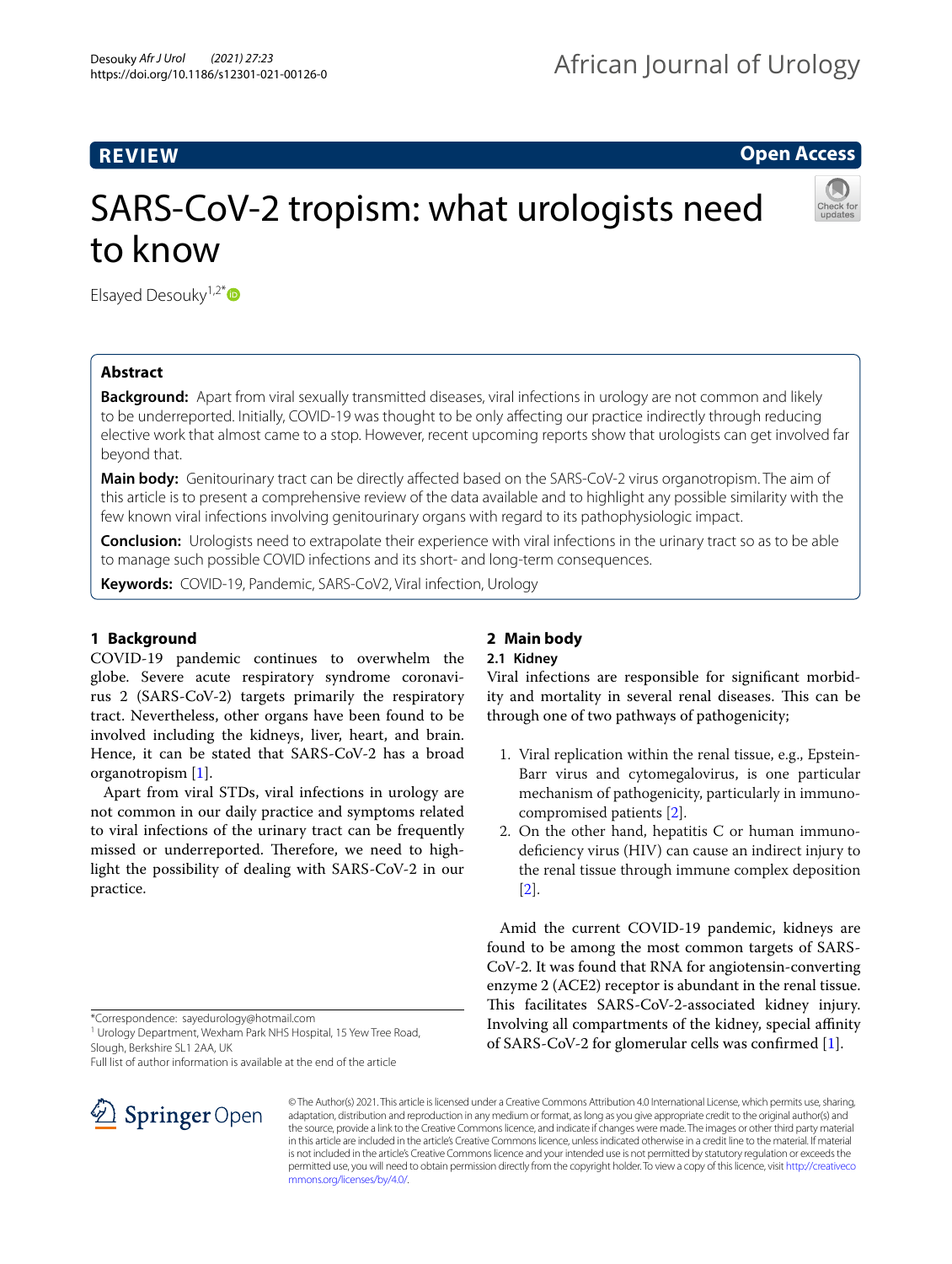Based on that, renal tropism is a likely clarifcation of the clinical fndings of kidney injury in patients with COVID-19 even in patients with SARS-CoV-2 disease who are not significantly sick [\[1](#page-3-0)].

In a case series of fve kidney transplant patients with COVID-19, it was found that severe COVID-19 did not develop although they were immunocompromised. Mild COVID-19 in renal transplant patients can be managed with symptomatic support therapy together with cautious adjustment of their immunosuppressive therapy [\[3](#page-3-2)].

# **2.2 Bladder**

Viruses are an uncommon cause of cystitis in an immunocompetent individual. Hemorrhagic cystitis in an immunocompromised patient can be caused by adenovirus, and cytomegalovirus or BK virus. In this case, the antiviral drug of choice is Cidofovir [\[4](#page-3-3)].

Regarding SARS-CoV-2, it was found that ACE2 receptor expression was found in about 2.4% of urothelial cells with possible subsequent viral cystitis [[5\]](#page-3-4).

Increased urinary frequency has been identifed in a small series of some COVID-19 patients with no evidence of urinary tract infection [\[5](#page-3-4)].

It is as yet not confrmed whether the ACE 2 receptor is on luminal or basal side of urothelial cells. SARS-CoV-2 might cause viral cystitis through either urine from the luminal side of urothelium or from the basal side during the phase of viremia [[5](#page-3-4)].

### **2.3 Prostate**

Angiotensin-converting enzyme 2 (ACE-2) is the receptor for cellular entry of SARS-CoV-2. ACE-2 is a TMPRSS2 in the renin–angiotensin pathway. Interestingly, TMPRSS2 is highly expressed in human prostate epithelial cells and is androgen responsive. Moreover, it is one of the known dysregulated genes in prostate cancer [[6\]](#page-3-5).

## **2.4 Testis**

In a recent case series, it has been reported that 6 out of 34 men (17.6%) reported scrotal discomfort during their course of COVID-19 infection [[7\]](#page-3-6).

Urologists' knowledge about viral infection of the gonads is mainly derived from our experience with patients sufering from mumps orchitis. Orchitis is the most common complication of mumps in post-pubertal men, afecting about 20%-30% of cases within 1–2 weeks of parotitis [[8\]](#page-3-7).

Within the frst few days of infection, the virus attacks the testicular parenchyma, leading to inflammation. The tunica albugenia is a tough barrier with subsequent rise in intra-testicular pressure leading to pressure-induced testicular atrophy. Mumps orchitis may contribute to subfertility in about 13% of patients. On the other hand, between 30 and 85% of patients with bilateral mumps orchitis experience infertility [\[8\]](#page-3-7).

In case of COVID-19, results of the few recent studies are still controversial. In one study [[7\]](#page-3-6), no detectable SARS-Cov-2 by reverse transcriptase polymerase chain reaction (RT-PCR) was identifed in the semen of 34 studied male patients. Thus, it appears unlikely that SARS-CoV-2 can enter into any cells in the testis (e.g., germ cells, Leydig cells, Sertoli cells, etc.) as has been hypothesized.

In another study [[9](#page-3-8)], out of the 38 eligible participants who provided a semen specimen, results of semen testing found that 6 patients (15.8%) had results positive for SARS-CoV-2.

These studies are limited by the small sample size and the short subsequent follow-up. Therefore, further studies are still required.

# **2.5 Men's health**

One of the most interesting features of this pandemic is about gender and how COVID-19 is afecting men and women diferently. In the USA, for example, twice as many men have been dying from the virus as women. Similarly, 69% of all coronavirus deaths across Western Europe have been males. Several factors have been proposed to explain this observation [[10\]](#page-3-9).

#### *2.5.1 Biological factors*

• One theory is that women's immune response to the virus is stronger. The immune response throughout life to vaccines and infections is usually more robust and efective in females as compared to males.

This is partly down to the fact that females have two  $X$ chromosomes, whereas males have only one—which is important when it comes to COVID-19. In particular, the protein by which viruses such as SARS-CoV-2 are sensed is encoded on the X chromosome. As a result, this protein is expressed at twice the dose on many immune cells in females compared to males, and the immune response to SARS-CoV-2 is therefore amplifed in females [[11\]](#page-3-10).

• Recent research found a higher expression of *ACE2* in lung tissue in males as compared to females and a larger proportion of *ACE2*+cells in the male type II pneumocytes [\[12\]](#page-3-11).

#### *2.5.2 Behavioral/social factors*

• Another possibility is that the diference is down to gender-based lifestyle. There are important behavioral diferences between the sexes, e.g., smoking.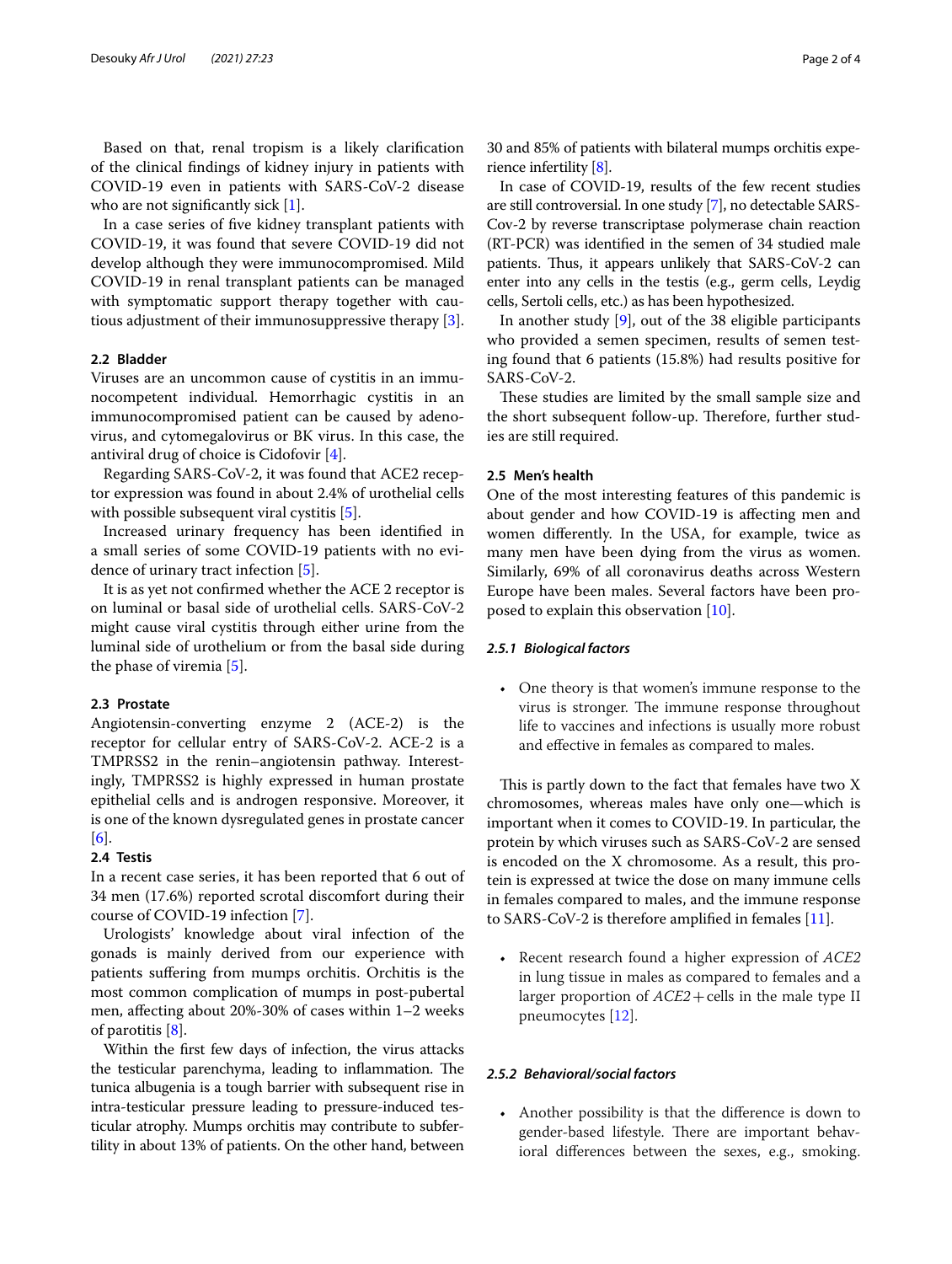The sex differential in smoking is especially marked in some countries such as China, where 50% of men smoke as compared to 5% in women [\[13\]](#page-3-12) . As a result of smoking, associated comorbidities such as heart disease and chronic obstructive pulmonary disease (COPD) aggravate morbidity and mortality from COVID-19.

Men are much less likely than women to take advantage of primary care services [[14\]](#page-3-13).

#### **2.6 Erectile dysfunction**

Male sexual function can be signifcantly afected by stresses. Psychogenic erectile dysfunction varies from 10 to 90%. Psychogenic impotence may occur via increased sympathetic stimulation to the sacral segment of spinal cord causing inhibition of the parasympathetic nerve supply to the penis, and thereby inhibiting erection [\[15](#page-3-14)].

The emergence of a novel form of coronavirus causing this pandemic crisis created a rapidly evolving stressful situation [\[16\]](#page-3-15).

This can lead to developing de novo erectile dysfunction (ED) or worsening of a previous base line condition. The first line to manage such cases is to advise the patient of ways to cope with stress [\[17](#page-3-16)];

- To take breaks from watching, reading, or listening to news stories, including social media. Hearing about the pandemic repeatedly can be upsetting.
- To take care of himself physically.
	- Take deep breaths, stretch, or meditate.
	- Try to eat health.
	- Regular exercise and enough sleep.
	- Avoid alcohol and drugs.
- To make time to unwind. Try to do some other activities the patient enjoys.
- To connect with others. Talk with people you trust about your concerns and how you are feeling.
- To ask for a specialist help if he is struggling to cope with his daily life.

Interestingly, phosphodiesterase 5 inhibitor (PDE5-I) represents the standard medical treatment for erectile dysfunctions. In addition, these drugs have been used in other conditions, e.g., pulmonary fbrosis or pulmonary hypertension [[18\]](#page-3-17).

Nitric oxide (NO) can alleviate lung injury through decreasing levels of pro-infammatory cytokines and inhibiting leukocytes migration into the lungs. In light of the such mechanisms involved in COVID-19 infection and given previous experiences with off-label use of Sildenafl, a possible role for PDE5-I as early supplementary medication in the management of COVID19 infection may be considered [\[18\]](#page-3-17).

#### **2.7 Adrenals**

Autopsy studies from severe acute respiratory syndrome (SARS) original outbreak in 2003 had shown degeneration and necrosis of the adrenal glands. Virus has been identifed in the adrenal glands, hinting towards its direct cytopathic efect [[19\]](#page-3-18).

Impact of SARS on hypothalamic pituitary axis (HPA) was frst reported by Leow et al. About 40% of survivors had evidence of central hypocortisolism, majority of which resolved within a year. A prospective study evaluating serum cortisol and ACTH in patients with severe COVID-19 is currently ongoing [[19](#page-3-18)].

The Waterhouse–Friderichsen syndrome (WFS) is described as acute hemorrhagic necrosis of the adrenal glands often caused by infection. Neisseriae meningitidis is the main microorganism causing WFS yet although other infectious agents are known as a possible etiologic agent [\[20](#page-3-19)].

Recently, few case reports have been published reporting adrenal hemorrhages as a complication of COVID-19 [[20,](#page-3-19) [21\]](#page-3-20) If a COVID-19 patient becomes hemodynamically unstable or developing multi-organ failure, clinicians should think of possibility of adrenal hemorrhage in their diferential diagnosis [[20\]](#page-3-19).

### **3 Conclusion**

Impact of COVID-19 on urology practice may not be only indirect through reducing elective surgical work. Based on upcoming reports on SARS-CoV-2 organotropism, genitourinary tract can be directly involved as well. Although uncommon, we, urologist, may extrapolate our experience with viral infection in the urinary tract so as to be able to manage such possible infections and its short- and long-term consequences.

#### **Abbreviations**

SARS-CoV-2: Severe acute respiratory syndrome coronavirus 2; STD: Sexually transmitted disease; ACE 2: Angiotensin-converting enzyme 2; TMPRSS2: Transmembrane serine protease 2; UTI: Urinary tract infection; RT-PCR: Reverse transcriptase polymerase chain reaction.

#### **Acknowledgements**

Not applicable.

#### **Authors' contributions**

(Single author) ED contributed to conceptualization, data collection, writing and revising manuscript.

#### **Funding**

Not applicable.

#### **Availability of data and materials**

Not applicable.